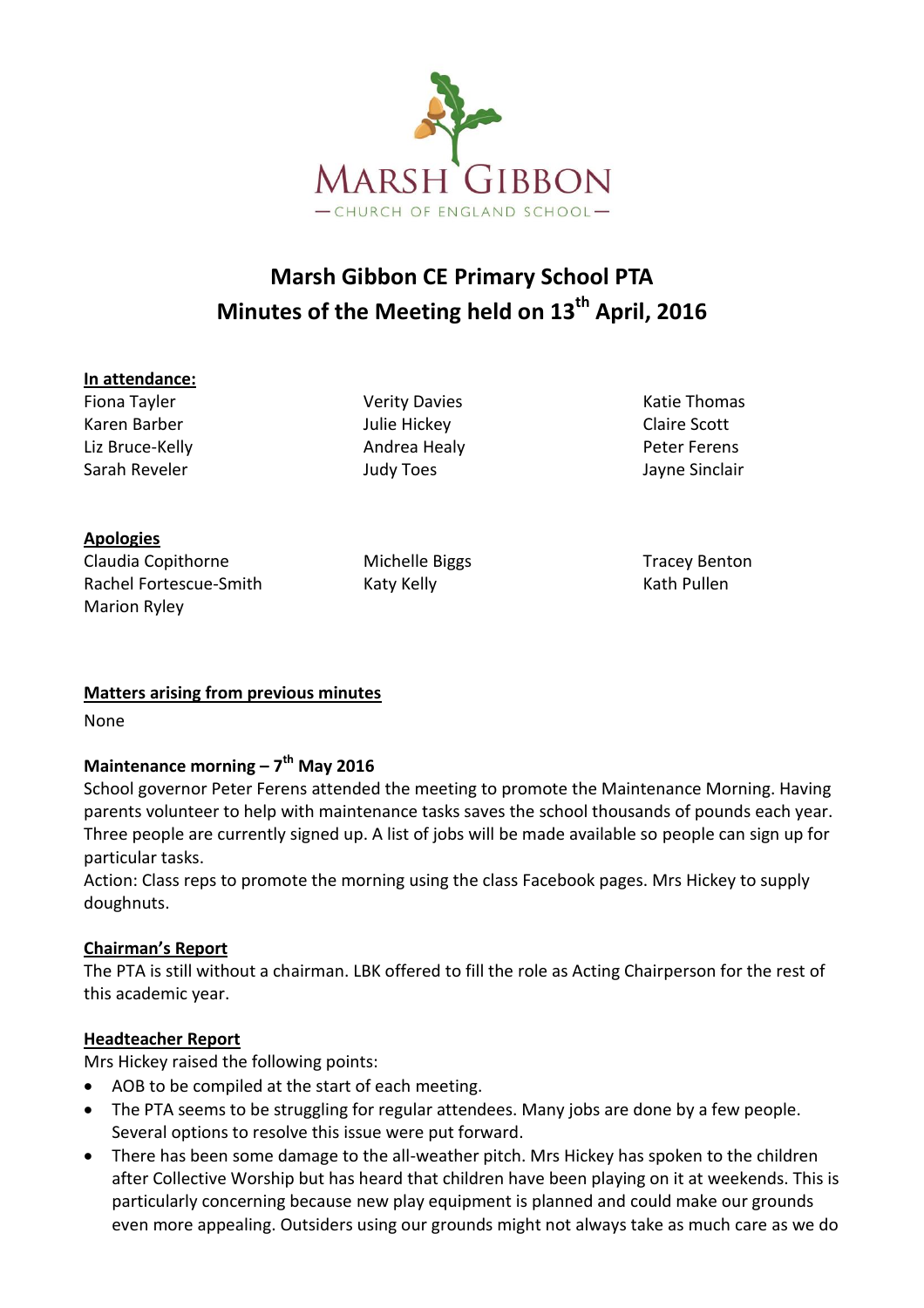and they are trespassing. The option to install CCTV and better security was suggested but this would be even more expense.

• There are concerns with the way some parents are expressing their concerns. Aggressive email messages, or ad hoc discussions, especially before the start of the school day are not effective and can damage staff morale. Recruitment and retention of teachers is a national issue. There is a shortage of teachers, and it is important for the sake of the school and the children that we retain and value the fantastic team of teachers that we have. It is not being suggested that parents don't express their concerns - of course they need to let school know of any issues or concerns with their child. Suggestions such as a more formal 'Concerns Procedure' and a Concerns/Compliments form were discussed.

#### **Treasurer's Report**

- The second and final payment for the oven has been made.
- $\bullet$  Balance at the bank of  $f4086.00$ .

#### **Money matters**:

- Julie has some money for Sarah
- PTA normally give £5,000 towards the budget at this time of year. This is used as class money (£200 per class) and towards items such as IT program licenses. Given the current balance of funds, the figure for this year's donation will have to be agreed upon.

#### **PTA:**

- Fashion Show methods of increasing ticket sales were discussed such as class reps promoting the evening with their classes, and a ticket sale event
- CS to liaise with Preeti to advertise the ticket sale event
- Required:
	- o Bar staff
	- o Models
	- o Raffle Prizes each class rep to source a raffle prize.
	- o Someone to do hair and makeup?

#### **Income from fundraising**

- Film night and disco money TBD
- Merry-Go-Round money is TBD

#### **2015 to 2016 Programme of events:**

Please send potential fundraising ideas to Andrea Healy.

- **•** Fashion Show:  $6^{th}$  May.
- **Miniature Garden Competition** TBD